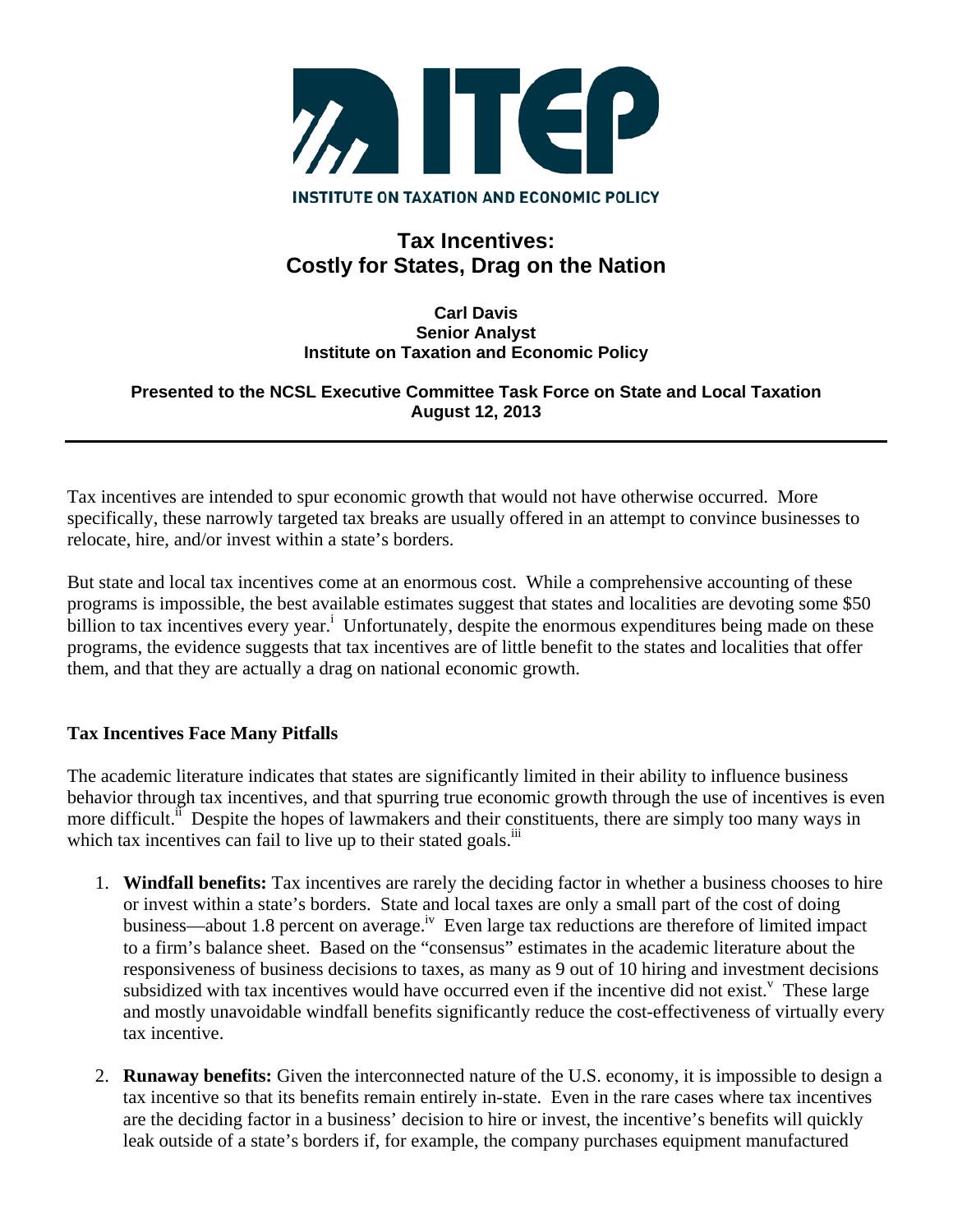outside of the state. Similarly, current residents may see little benefit from an incentive if the incentivized company hires non-residents to fill its new job openings, especially since bringing in workers from outside the state creates new pressures on government services.<sup>vi</sup> Moreover, given that the federal government allows businesses to deduct many of their state and local tax payments, many tax incentives can actually trigger a federal tax increase for the companies receiving the incentive. Up to a third of the amount that states and localities spend on tax incentives can flow into the federal government's coffers in this way.<sup>vii</sup>

- 3. **Displacement, not growth:** One company's gain is often another company's loss. In the case of retail, as much as 90 percent of the apparent direct benefits of tax incentives are offset by losses among the subsidized retailer's local competitors.<sup>viii</sup> While this figure is likely to be lower for industries serving a more national market, states constantly run the risk of harming existing businesses within their borders when they attempt to give some companies a competitive edge through the use of tax incentives. Local tax incentives are particularly troublesome in this regard, as job or investment growth that one locality might consider "new" is often simply "poached" from another locality in the same state. $i^x$
- 4. **Neglected alternatives:** The \$50 billion in state and local tax incentives offered every year must be paid for somehow, and oftentimes that means reductions in the public services that businesses use every day. The net economic impact of a tax incentive depends critically on how those funds would have otherwise been used. If offering more tax incentives requires spending less on public education, congestion-relieving infrastructure projects, workforce development, police and fire protection, or high technology initiatives at public universities, the overall impact on a state's economy could actually be negative. While the long-term economic benefits of education and infrastructure investments may not be as flashy as incentive-backed ribbon-cutting ceremonies, these investments are even more fundamental to any successful economy.
- 5. **The wrong signal:** While small tax incentives are unlikely to affect business behavior, large tax incentives can harm a state or locality's reputation. Business owners sometimes interpret the presence of lucrative incentives as a signal that a location may have other serious weaknesses, or that the government is mismanaged or desperate. $^x$

## **A National Perspective**

From the perspective of individual states and localities, the evidence regarding the ineffectiveness of tax incentives is fairly clear. Even clearer, however, is the folly of these incentives when viewed from a national perspective. State tax incentives are often described as a zero-sum game in the aggregate, but as the below discussion indicates, the reality is probably even more grim.

- 1. **Zero-sum game:** To the extent that state and local tax incentives affect business behavior at all, they are much more likely to reshuffle investment between geographic areas than they are to spur genuinely new economic activity.<sup>xi</sup> But while luring a company away from its current location may be of benefit to the state in which the company relocates, it is clearly of no help to the national economy. In recent years, businesses have become increasingly adept at playing states and localities off of each other in order to extract the most lucrative tax incentive packages possible. This competition sometimes becomes so intense that states have found themselves offering incentives not to spur new growth, but simply to retain the businesses already located within their borders.<sup>xii</sup>
- 2. **Inefficient business decisions:** From the perspective of economic efficiency, any tax incentive that actually manages to affect a business' location decision is likely to be a drag on the national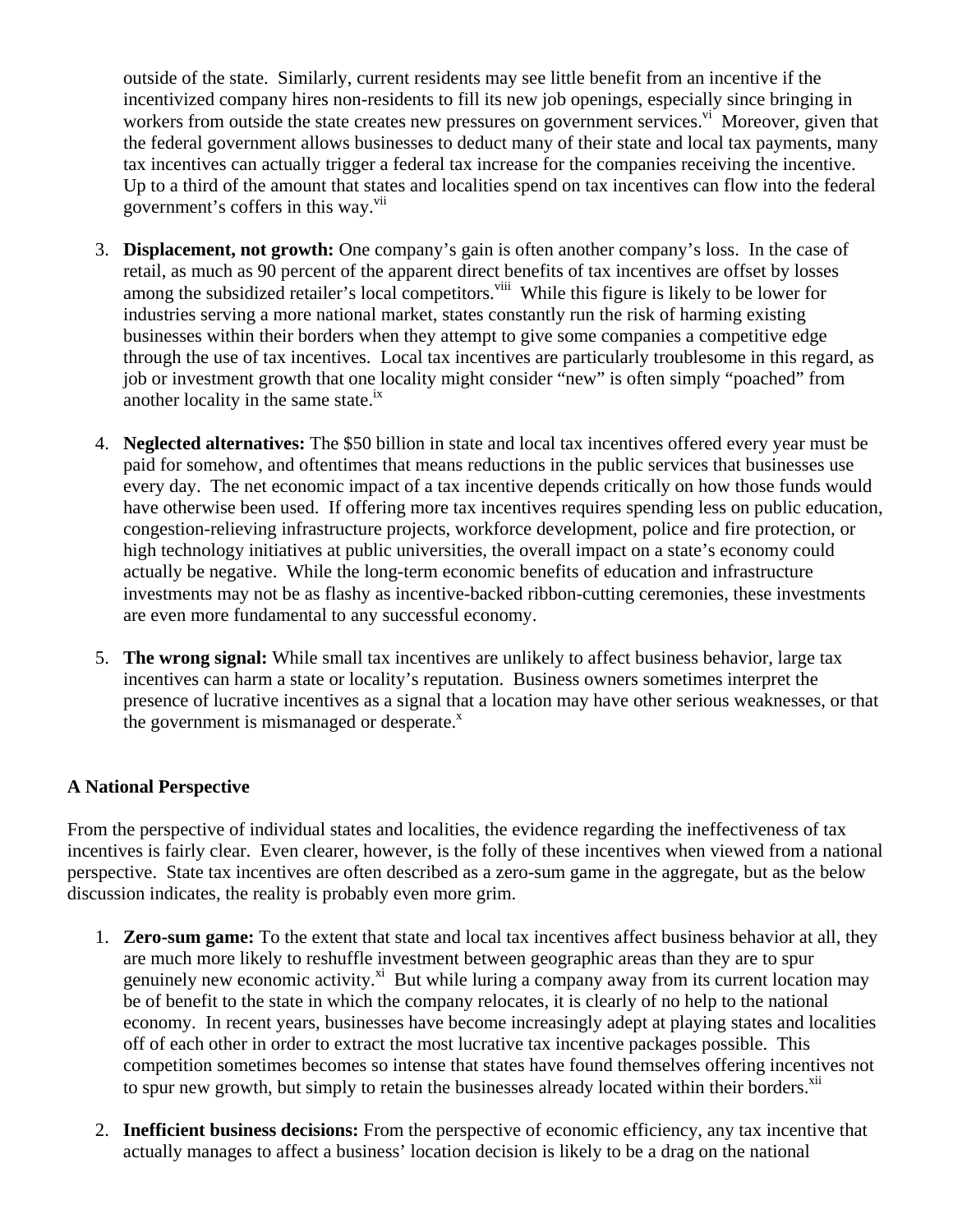economy. This is because when incentives affect behavior, they do so by encouraging businesses to locate in areas that would not otherwise be optimal—including areas that are located farther away from important markets or infrastructure, or from the best possible employee talent pool. As a result, incentives can cause businesses to consume more energy or infrastructure resources than they otherwise would, and can contribute to excessive sprawl, traffic congestion, pollution, and other negative outcomes. Moreover, in cases where incentives cause a company to abandon a previous facility where public investments have already been made to accommodate it, those investments may be wasted at the old location and must be duplicated at the new one.

3. **Weakened economic foundation:** As indicated above, the presence of tax incentives can lead to cuts in state and local services that are central to the success of the American economy. If states' decisions to spend scarce public resources on tax incentives lead to a less educated citizenry or a deterioration in infrastructure quality, the results will be felt throughout the country. A tax incentive civil war is a costly distraction from the country's economic fundamentals.

#### **Recommendations**

Given their extremely limited economic benefits, states and localities should sharply reduce their reliance on tax incentives and should work with neighboring states and the federal government to accomplish this goal. Even the best designed tax incentives suffer from the problems of windfall benefits, out-of-state benefits, and the other pitfalls identified above. To the extent that states and localities insist on continuing to offer incentives, those programs should be redesigned in order to reduce their susceptibility to these common pitfalls, and they should be closely scrutinized in order to weed out or reform the least effective programs. xiii

- 1. **Curtail use of tax incentives:** Despite their ineffectiveness, unilaterally cutting back on the use of tax incentives can be politically challenging if it creates the impression that elected officials are not doing everything in their power to help their state compete in the national economy. Accordingly, states should seek out opportunities to partner with their neighbors in amicably ending the worst aspects of the tax incentive arms race. Business leaders in the bi-state Kansas City community recently called on their elected officials to do just this, urging that Missouri and Kansas lawmakers work together to end the practice of luring businesses back-and-forth across the state line with expensive incentive packages.<sup>xiv</sup> A more comprehensive version of this sort of agreement would require that states lobby the federal government to get involved, possibly by cutting back on grants in aid to states that do not revise their tax incentive programs to target job creation that it truly new, rather than just "new to the state."<sup>xv</sup>
- 2. **Improve tax incentive design:** Given that tax incentives are unlikely to disappear any time soon, lawmakers should ensure their incentives are designed so as to minimize their vulnerability to the pitfalls identified above. Accomplishing this goal means requiring that the jobs created with tax incentive dollars come with a living wage and benefits so that the employees of subsidized companies do not have to rely on government programs like food stamps and Medicaid to survive. Moreover, the incentives should be targeted toward the localities and regions most in need of an economic boost, and toward areas where adequate transit options exist so that lower-income workers without vehicles can benefit from any new jobs created. All tax incentives should also include a "clawback" provision, or money-back guarantee, where the government recoups the incentive payment if the business fails to live up to its job creation or investment promises. $\frac{x}{x}$  Finally, most tax incentives should include a cap on their overall size to ensure that the program doesn't grow far beyond the amount that lawmakers intended.<sup>xvii</sup>